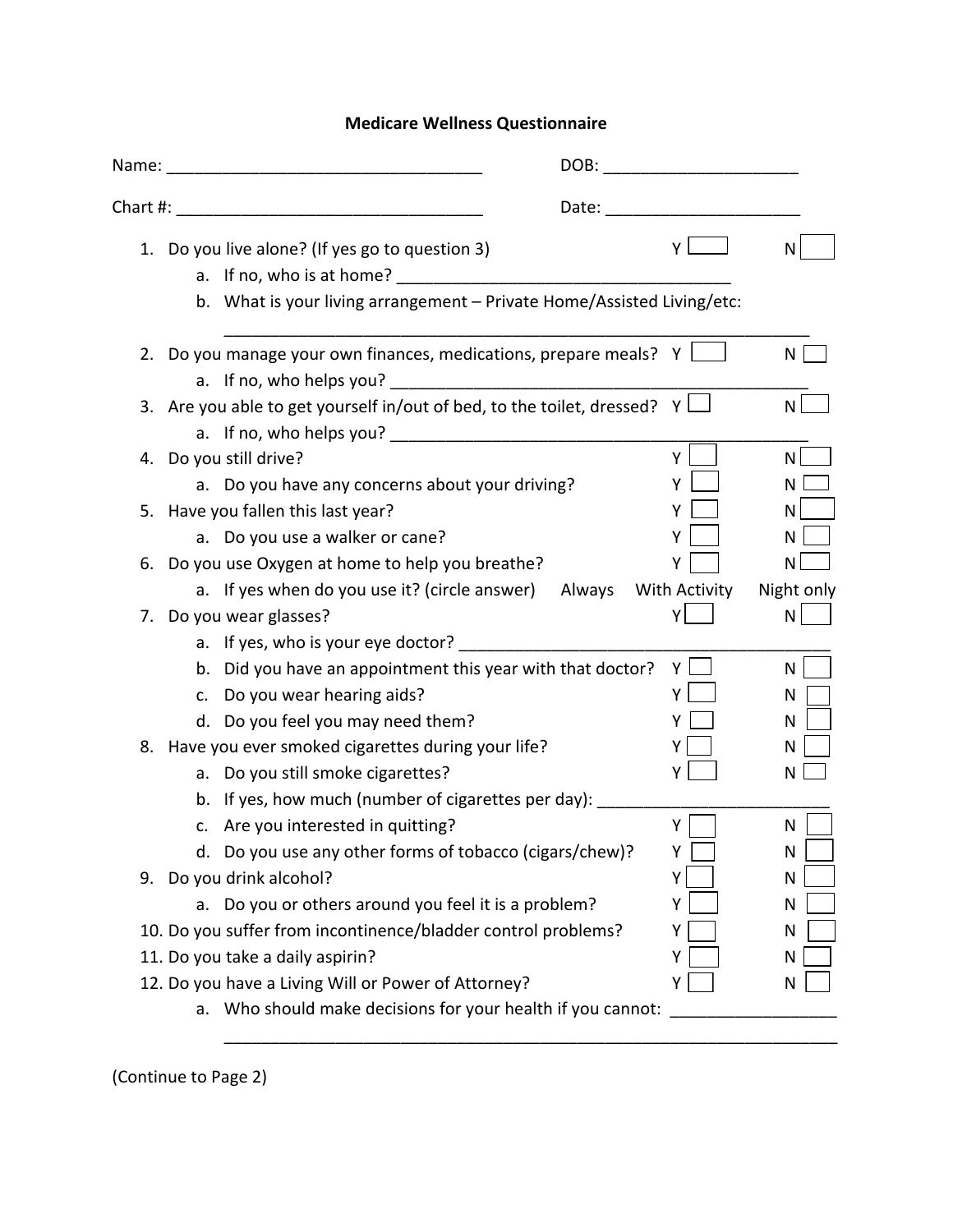#### 13. Do you suffer from chronic daily pain? The Management of the New Year New Year New Year New Year New Year N

|                | a. If yes, please rate your pain on the scale below:                  |                            |                                    |                   |                  |                                                                                                                                                                                                                                |                             |                |  |
|----------------|-----------------------------------------------------------------------|----------------------------|------------------------------------|-------------------|------------------|--------------------------------------------------------------------------------------------------------------------------------------------------------------------------------------------------------------------------------|-----------------------------|----------------|--|
|                |                                                                       |                            |                                    |                   |                  |                                                                                                                                                                                                                                |                             |                |  |
|                | <b>NO HURT</b>                                                        | <b>HURTS</b><br>LITTLE BIT | <b>HURTS</b><br><b>LITTLE MORE</b> |                   | <b>EVEN MORE</b> | <b>HURTS</b><br><b>WHOLE LOT</b>                                                                                                                                                                                               | 10<br><b>HURTS</b><br>WORST |                |  |
|                | No pain                                                               |                            |                                    | Moderate pain     |                  |                                                                                                                                                                                                                                | Worst pain                  |                |  |
|                |                                                                       |                            |                                    |                   |                  | 8                                                                                                                                                                                                                              |                             | 10             |  |
|                |                                                                       |                            |                                    |                   |                  |                                                                                                                                                                                                                                |                             |                |  |
|                |                                                                       |                            |                                    |                   |                  |                                                                                                                                                                                                                                |                             |                |  |
|                | 14. Do you regularly exercise?                                        |                            |                                    |                   |                  | Y                                                                                                                                                                                                                              |                             | N              |  |
|                | a. How many days per week? 1 2 3 4                                    |                            |                                    |                   |                  | 5                                                                                                                                                                                                                              | 6                           | $\overline{7}$ |  |
|                | b. How long per session? (circle one) 30 mins 30-60 mins over 60 mins |                            |                                    |                   |                  |                                                                                                                                                                                                                                |                             |                |  |
|                |                                                                       |                            |                                    |                   |                  |                                                                                                                                                                                                                                |                             |                |  |
|                | 15. Over the past 2 weeks:                                            |                            |                                    |                   |                  |                                                                                                                                                                                                                                |                             |                |  |
| a.             | Have you felt down, depressed, or helpless?                           |                            |                                    |                   |                  | Υ                                                                                                                                                                                                                              |                             | N              |  |
|                | b. Have you had decreased interest/pleasure in normal activities?     |                            |                                    |                   |                  |                                                                                                                                                                                                                                | Y                           | N              |  |
|                | 16. Have you had the following immunizations?<br>Influenza            |                            |                                    |                   |                  |                                                                                                                                                                                                                                |                             |                |  |
| a.             |                                                                       | Y                          |                                    | N                 | Year: 15         | 16                                                                                                                                                                                                                             | 17                          | 18             |  |
| b.             | Pneumovax 23                                                          | $\mathsf{Y}$               |                                    | N                 |                  |                                                                                                                                                                                                                                |                             |                |  |
| C <sub>1</sub> | Prevnar 13<br>d. Zostavax                                             | Y                          |                                    | N                 |                  | Date: ___________________________                                                                                                                                                                                              |                             |                |  |
|                | e. Tetanus                                                            | Y<br>Y                     |                                    | N<br>$\mathsf{N}$ |                  |                                                                                                                                                                                                                                |                             |                |  |
| f.             | <b>Hepatitis B</b>                                                    | Y                          |                                    | N                 |                  | Date: ____________________________                                                                                                                                                                                             |                             |                |  |
|                | 17. Have you had the following screening tests for:                   |                            |                                    |                   |                  |                                                                                                                                                                                                                                |                             |                |  |
|                | a. Colon cancer                                                       | Y                          |                                    | N                 |                  |                                                                                                                                                                                                                                |                             |                |  |
|                | Test:                                                                 | Colonoscopy Flex Sig       |                                    |                   |                  | Cologuard Stool for blood                                                                                                                                                                                                      |                             |                |  |
|                | b. Mammogram                                                          | Y                          |                                    | N                 |                  |                                                                                                                                                                                                                                |                             |                |  |
|                | c. Bone Density                                                       | <b>Example 19</b>          |                                    | $\mathsf{N}$      |                  | Date: the contract of the contract of the contract of the contract of the contract of the contract of the contract of the contract of the contract of the contract of the contract of the contract of the contract of the cont |                             |                |  |
|                |                                                                       |                            |                                    |                   |                  |                                                                                                                                                                                                                                |                             |                |  |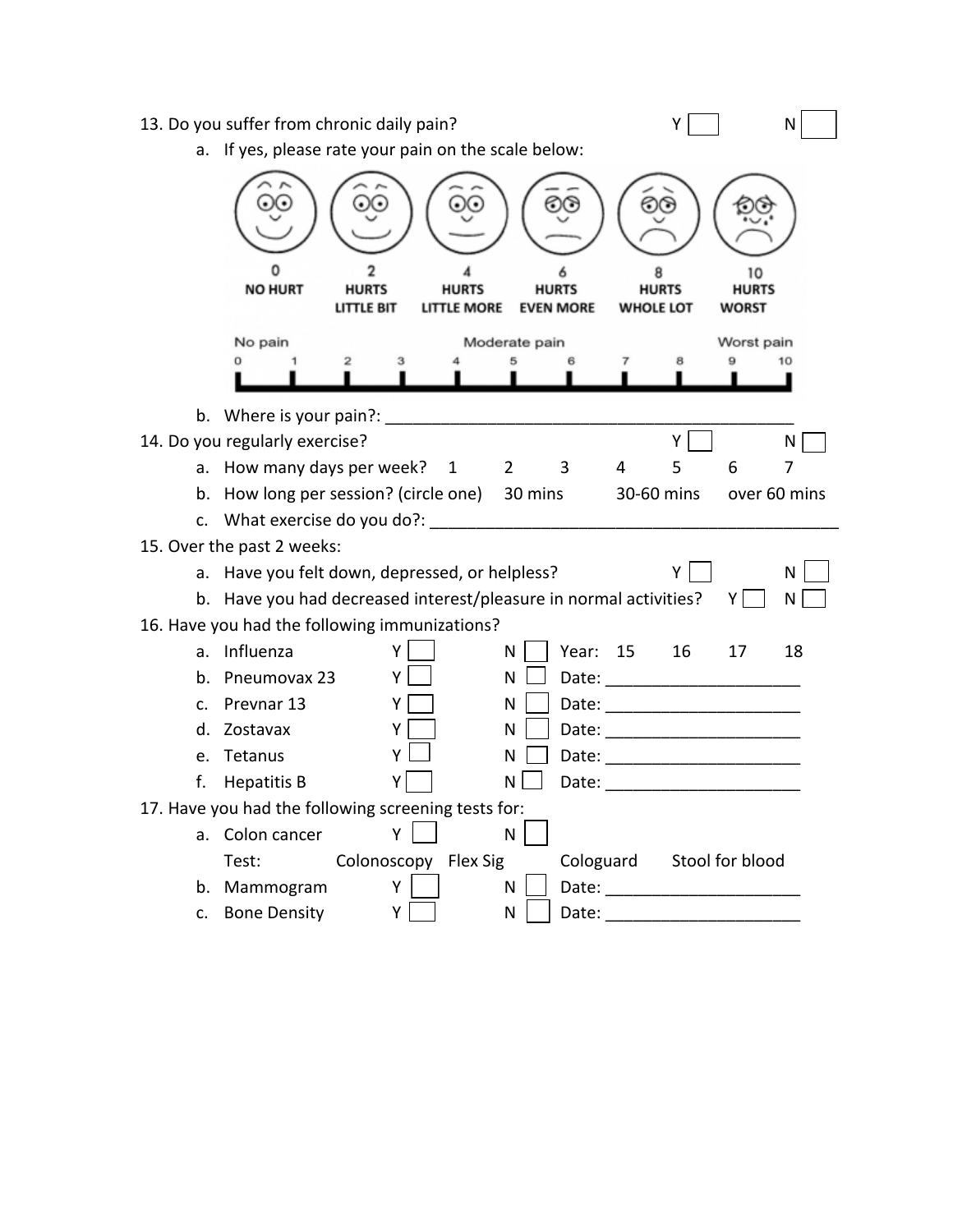### **Patient Health Questionnaire – PHQ-9**

| Patient name: |  |
|---------------|--|
|---------------|--|

1. Over the last 2 weeks, how often have you been bothered by any of the following problems?

|                                                                                                                                                                                | Not at all<br>(0) | <b>Several</b><br>days $(1)$ | <b>More</b><br>than half<br>the days<br>(2) | <b>Nearly</b><br>every day<br>(3) |
|--------------------------------------------------------------------------------------------------------------------------------------------------------------------------------|-------------------|------------------------------|---------------------------------------------|-----------------------------------|
| a. Little interest or pleasure in doing things.                                                                                                                                |                   |                              |                                             | $\mathcal{L}$                     |
| b. Feeling down, depressed, or hopeless.                                                                                                                                       |                   |                              |                                             |                                   |
| c. Trouble falling/staying asleep, sleeping too much.                                                                                                                          |                   |                              |                                             |                                   |
| d. Feeling tired or having little energy.                                                                                                                                      |                   |                              |                                             |                                   |
| e. Poor appetite or overeating.                                                                                                                                                |                   |                              |                                             |                                   |
| f. Feeling bad about yourself, or that you are a<br>failure, or have let yourself or your family down.                                                                         |                   |                              |                                             |                                   |
| g. Trouble concentrating on things, such as reading<br>the newspaper or watching TV.                                                                                           |                   |                              |                                             |                                   |
| h. Moving or speaking so slowly that other people<br>could have noticed.<br>Or the opposite; being so fidgety or restless that you<br>have been moving around more than usual. |                   |                              |                                             |                                   |
| i. Thoughts that you would be better off dead or of<br>hurting yourself in some way.                                                                                           |                   |                              |                                             |                                   |

2. If you checked off any problem on this questionnaire so far, how difficult have these problems made it for you to do your work, take care of things at home, or get along with other people?







 $\Box$  Extremely difficult

**TOTAL SCORE \_\_\_\_\_\_\_\_\_\_\_\_\_**